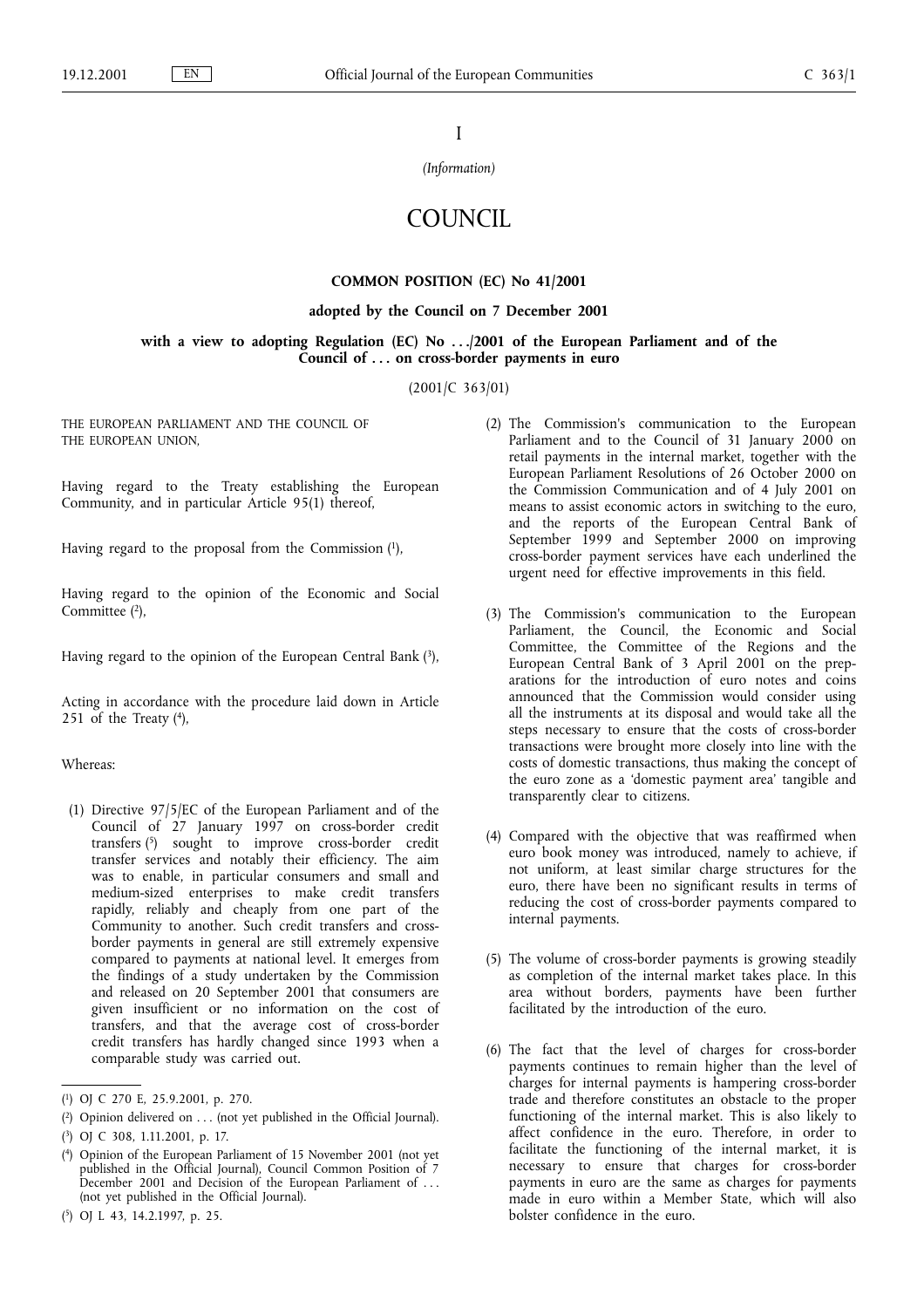- (7) For cross-border electronic payment transactions in euro, the principle of equal charges should apply, taking account of the adjustment periods and the institutions' extra workload relating to the transition to the euro, as from 1 July 2002. In order to allow the implementation of the necessary infrastructure and conditions, a transitional period for cross-border credit transfers should apply until 1 July 2003.
- (8) At present, it is not advisable to apply the principle of uniform charges for paper cheques as by nature they cannot be processed as efficiently as the other means of payment, in particular electronic payments. However, the principle of transparent charges should also apply to cheques.
- (9) In order to allow a customer to assess the cost of a crossborder payment, it is necessary that he be informed of the charges applied and any modification to them. The same holds for the case where a currency other than the euro is involved in the cross-border euro-payment transaction.
- (10) This Regulation does not affect the possibility for institutions of offering an all-inclusive fee for different payment services, provided that this does not discriminate between cross-border and national payments.
- (11) It is also important to provide for improvements to facilitate the execution of cross-border payments by payment institutions. In this respect, standardisation should be promoted as regards, in particular, the use of the international bank account number (IBAN)  $(1)$  and the bank identifier code (BIC) (2) necessary for automated processing of cross-border credit transfers. The widest use of these codes is considered to be essential. In addition, other measures which entail extra costs should be removed in order to lower the charges to customers for cross-border payments.
- (12) To lighten the burden on institutions that carry out crossborder payments, it is necessary to gradually remove the obligations concerning regular national declarations for the purposes of balance-of-payments statistics.
- (13) In order to ensure that this Regulation is observed, the Member States should ensure that there are adequate and effective procedures for lodging complaints or appeals for settling any disputes between the originator and his institution or between the beneficiary and his institution, where applicable using existing procedures.
- (14) It is desirable that as of July 2004 the Commission should present a report on the implementation of this Regulation.

(15) Provision should be made for a procedure whereby this Regulation can also be applied to cross-border payments made in a currency of another Member State where that Member State so decides,

HAVE ADOPTED THIS REGULATION:

#### Article 1

#### Subject matter and scope

This Regulation lays down rules on cross-border payments in euro in order to ensure that charges for those payments are the same as those for payments in euro within a Member State.

It shall apply to cross-border payments in euro up to EUR 50 000 within the Community.

This Regulation shall not apply to cross-border payments made between institutions for their own account.

# Article 2

#### Definitions

For the purposes of this Regulation, the following definitions shall apply:

- (a) 'cross-border payments' means:
	- (i) 'cross-border credit transfers' being transactions carried out on the initiative of an originator via an institution or its branch in one Member State, with a view to making an amount of money available to a beneficiary at an institution or its branch in another Member State; the originator and the beneficiary may be one and the same person;
	- (ii) 'cross-border electronic payment transactions' being:
		- the cross-border transfers of funds effected by means of an electronic payment instrument, other than those ordered and executed by institutions,
		- cross-border cash withdrawals by means of an electronic payment instrument and the loading (and unloading) of an electronic money instrument at cash dispensing machines and automated teller machines at the premises of the issuer or an institution under contract to accept the payment instrument;
	- (iii) cross-border cheques' being those paper cheques defined in the Geneva Convention of 19 March 1931 providing uniform laws for cheques drawn on an institution located within the Community and used for cross-border transactions within the Community;

<sup>(</sup> 1) ISO standard No 13613.

<sup>(</sup> 2) ISO standard No 9362.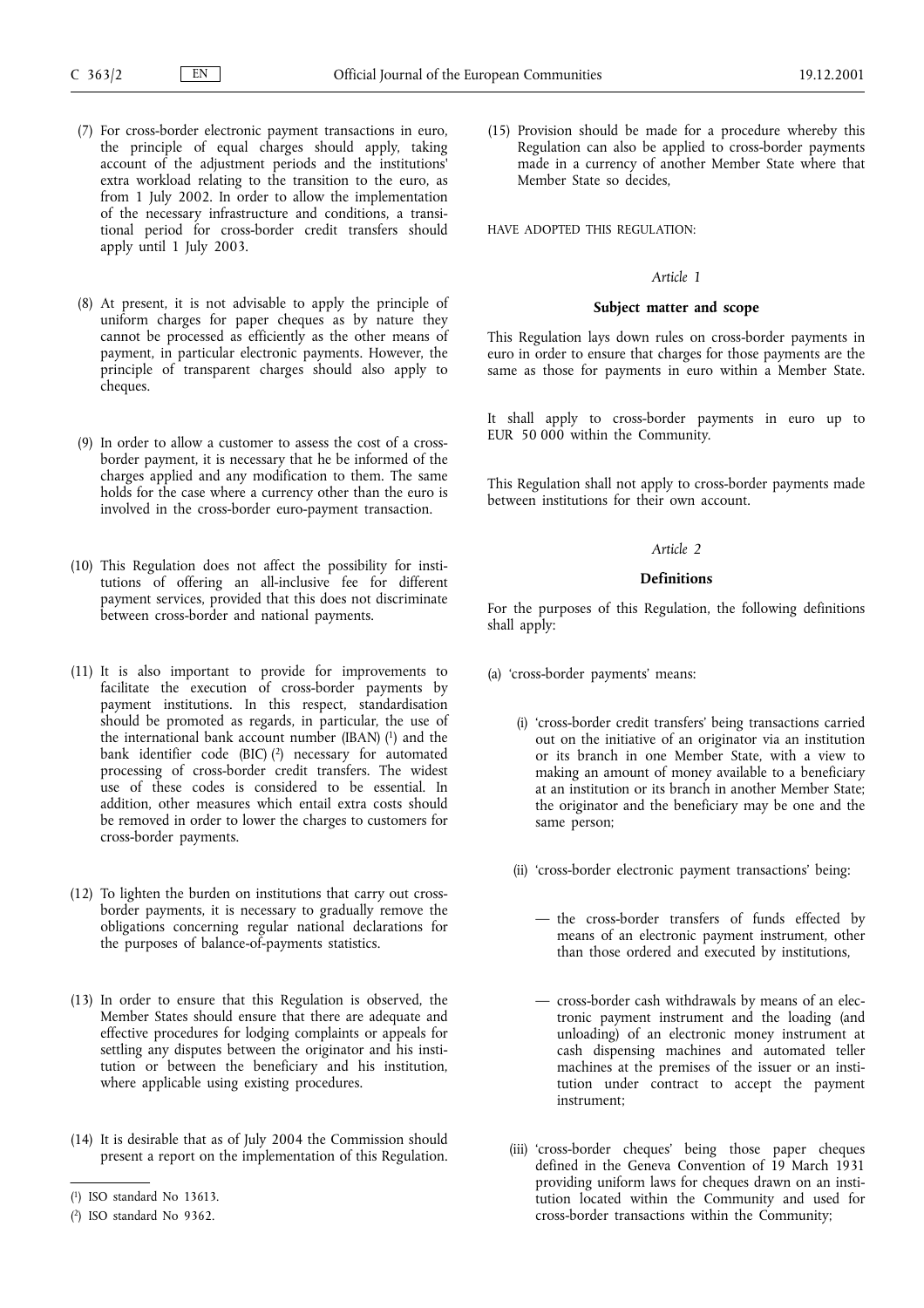- (b) 'electronic payment instrument', means a remote access payment instrument and electronic money instrument that enables its holder to effect one or more electronic payment transactions;
- (c) 'remote-access payment instrument', means an instrument enabling a holder to access funds held on his/her account at an institution, whereby payment may be made to a payee and normally requires a personal identification code and/or any other similar proof of identity. The remote access payment instrument includes in particular payment cards (whether credit, debit, deferred debit or charge cards) and cards having phone- and home-banking applications. This definition does not include cross-border credit transfers;
- (d) 'electronic money instrument', means a reloadable payment instrument, whether a stored-value card or a computer memory, on which value units are stored electronically;
- (e) institution, means any natural or legal person which, by way of business, executes cross-border payments;
- (f) 'charges levied', means any charge levied by an institution and directly linked to a cross-border payment transaction in euro.

# Article 3

# Charges for cross-border electronic payment transactions and credit transfers

1. With effect from 1 July 2002, charges levied by an institution in respect of cross-border electronic payment transactions in euro up to EUR 12 500 shall be the same as the charges levied by the same institution in respect of corresponding payments in euro transacted within the Member State in which the establishment of that institution executing the cross-border electronic payment transaction is located.

With effect from 1 July 2003 at the latest, charges levied by an institution in respect of cross-border credit transfers in euro up to EUR 12 500 shall be the same as the charges levied by the same institution in respect of corresponding credit transfers in euro transacted within the Member State in which the establishment of that institution executing the cross-border transfer is located.

With effect from 1 January 2006 the amount EUR 12 500 shall be raised to EUR 50 000.

#### Article 4

#### Transparency of charges

1. An institution shall make available to its customers in a readily comprehensible form, in writing, including, where appropriate, in accordance with national rules, by electronic means, prior information on the charges levied for cross-border payments and for payments effected within the Member State in which its establishment is located.

Member States may stipulate that a statement warning consumers of the charges relating to the cross-border use of cheques must appear on cheque books.

2. Any modification of the charges shall be communicated in the same way as indicated in paragraph 1 in advance of the date of application.

Where institutions levy charges for exchanging currencies into and from euro, institutions shall provide their customers with:

- (a) prior information on all the exchange charges which they propose to apply; and
- (b) specific information on the various exchange charges which have been applied.

#### Article 5

#### Measures for facilitating cross-border transfers

1. An institution shall, where applicable, communicate to each customer upon request his international bank account number (IBAN) and that institution's bank identifier code (BIC).

2. The customer shall, upon request, communicate to the institution carrying out the transfer the IBAN of the beneficiary and the BIC of the beneficiary's institution. If the customer does not communicate the above information, additional charges may be levied on him by the institution. In this case, the institution must provide customers with information on the additional charges in accordance with Article 4.

3. With effect from 1 July 2003, institutions shall indicate on statements of account of each customer, or in an annex thereto, his IBAN and the institution's BIC.

4. For all cross-border invoicing of goods and services in the Community, a supplier who accepts payment by transfer shall communicate his IBAN and the BIC of his institution to his customers.

#### Article 6

#### Obligations of the Member States

1. Member States shall remove with effect from 1 July 2002 at the latest any national reporting obligations for cross-border payments up to EUR 12 500 for balance-of-payment statistics.

2. Member States shall remove with effect from 1 July 2002 at the latest any national obligations as to the minimum information to be provided concerning the beneficiary which prevent automation of payment execution.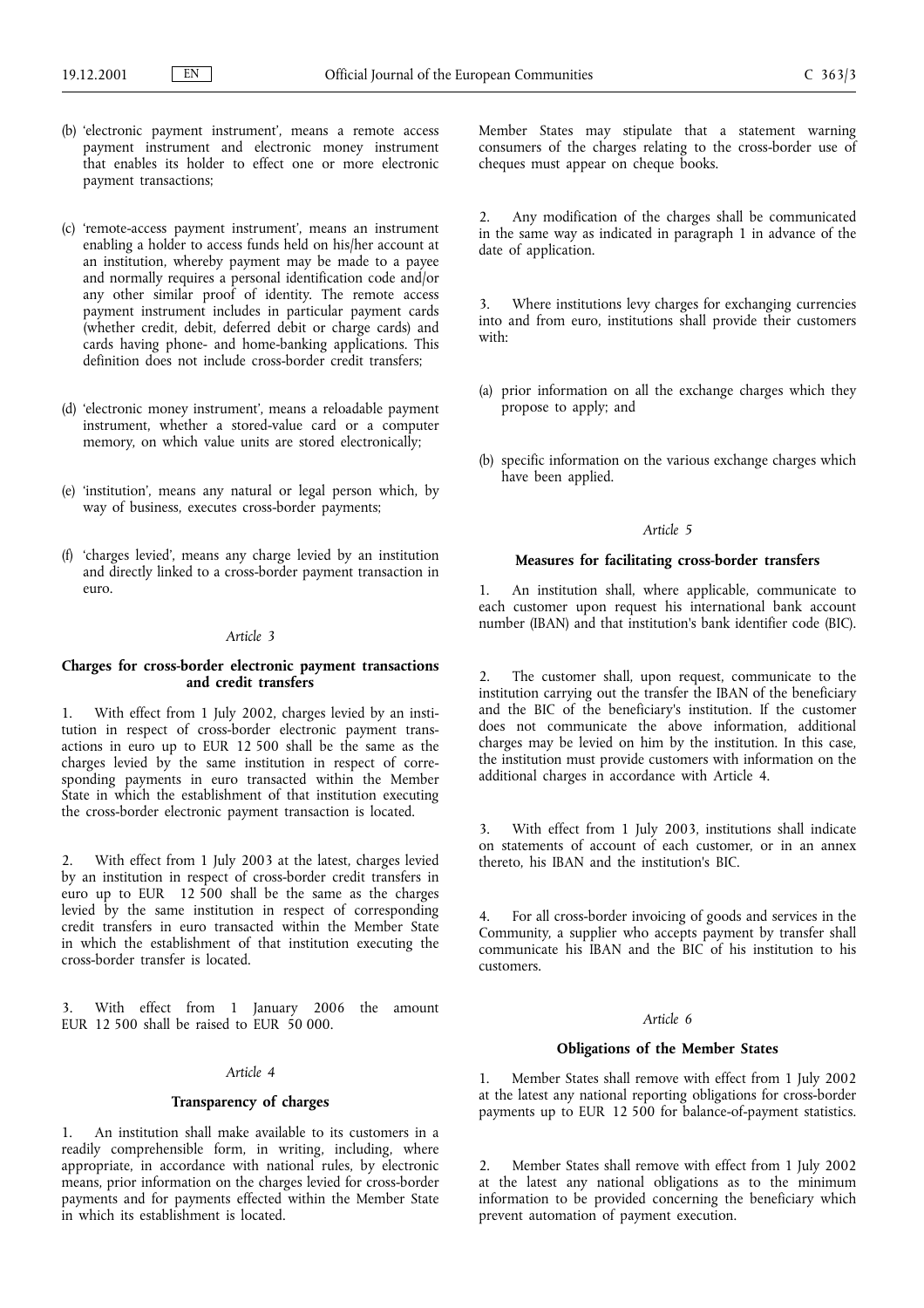# Article 7

# Compliance with this Regulation

Compliance with this Regulation shall be guaranteed by effective, proportionate and deterrent sanctions.

#### Article 8

#### Review clause

Not later than 1 July 2004, the Commission shall submit to the European Parliament and to the Council a report on the application of this Regulation, in particular on:

- changes in cross-border payment system infrastructures,
- the advisability of improving consumer services by strengthening the conditions of competition in the provision of cross-border payment services,
- the impact of the application of this Regulation on charges levied for payments made within a Member State,

 $-$  the advisability of increasing the amount provided for in Article 6(1) to EUR 50 000 as from 1 January 2006, taking into account any consequences for undertakings.

This report shall be accompanied, where appropriate, by proposals for amendments.

#### Article 9

# Entry into force

This Regulation shall enter into force on the third day following that of its publication in the Official Journal of the European Communities.

This Regulation shall also apply to cross-border payments made in the currency of another Member State when the latter notifies the Commission of its decision to extend the Regulation's application to its currency. The notification shall be published in the Official Journal by the Commission. The extension shall take effect 14 days after the said publication.

This Regulation shall be binding in its entirety and directly applicable in all Member States.

Done at ...

For the European Parliament The President

For the Council The President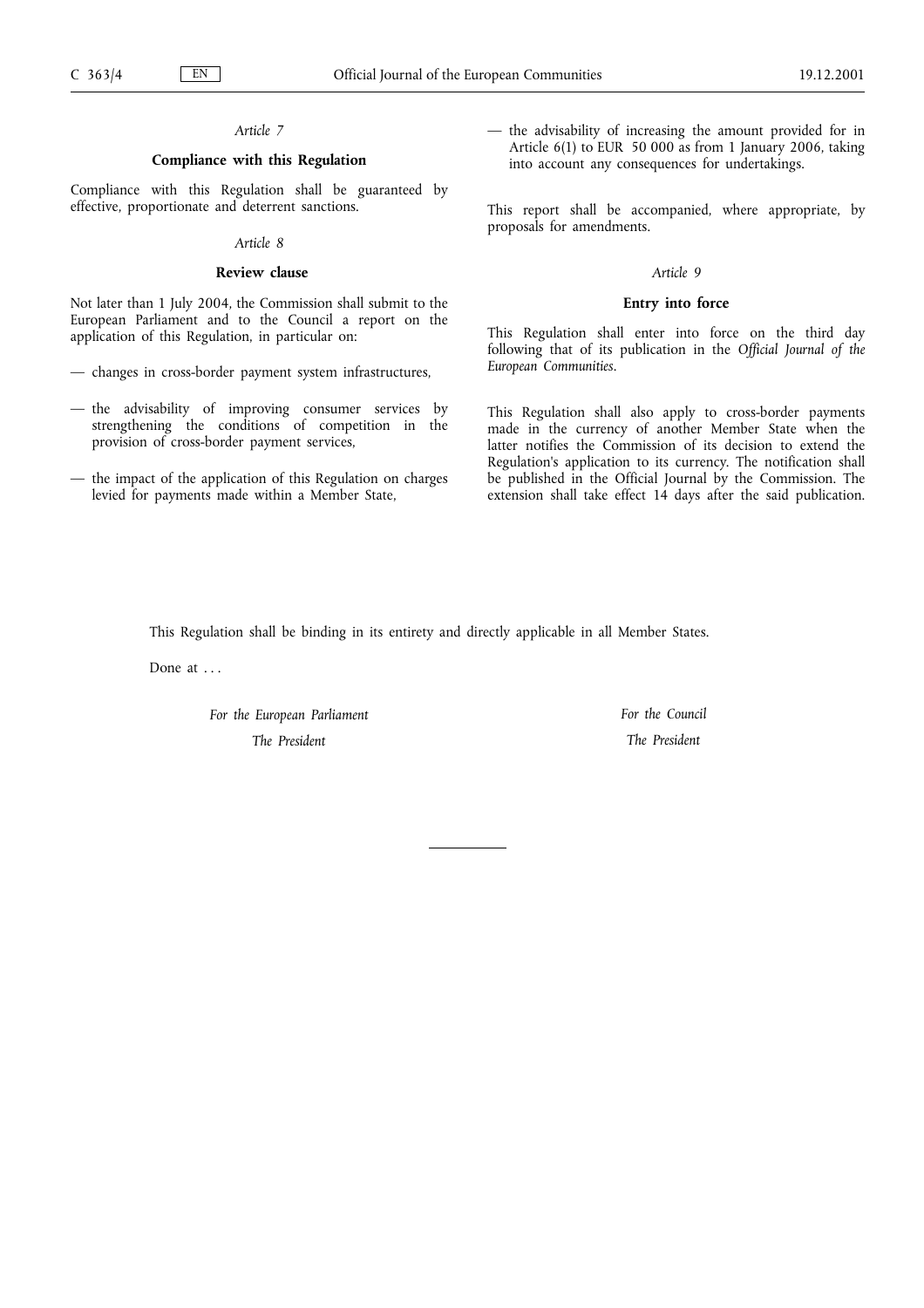# STATEMENT OF THE COUNCIL'S REASONS

# I. INTRODUCTION

- 1. On 13 August 2001, the Commission submitted to the Council the abovementioned proposal for a regulation of the European Parliament and of the Council  $(1)$ , based on Article 95 of the Treaty.
- 2. The European Parliament delivered its opinion on 15 November 200 (2).
- 3. The Economic and Social Committee delivered its opinion on 29 November 2001 (3).
- 4. On 7 December 2001, the Council adopted its Common Position in accordance with Article 251 of the Treaty.

## II. OBJECTIVE

The aim of the proposal is to reduce bank charges for cross-border payments in euro to bring them into line with those applying at national level, at the same time as the introduction of euro notes and coins on 1 January 2002.

Delivering on a long-standing policy of the European Commission, which has been examining the operation of payments in the European internal market since the end of the 1980s, this text will enable European consumers to participate actively in the internal market by ensuring that they are able to benefit from increased price transparency and choice. The Regulation responds to the concerns expressed by citizens in particular, and by the European Parliament, and is also intended to bolster confidence in the euro.

#### III. ANALYSIS OF THE COMMON POSITION

# A. General remarks

In general, the Council has followed most of the European Parliament's amendments, accepting them in whole or in substance.

Like the European Parliament, the Council considered that the deadline of 1 January 2002 for electronic payment transactions should be put back to avoid possible interference with the introduction of euro notes and coins. In view of the adjustment periods and extra workload relating to the period during which two currencies are in circulation, the Council considered it appropriate to put the deadline back to 1 July 2002.

The deadline for cross-border credit transfers was put back to 1 July 2003, in order to allow the implementation of the necessary infrastructure and conditions (see recital 7).

# B. Main innovations introduced by the Council of the European Union

The main innovations introduced by the Council are the following:

(a) Taking account of other currencies

In response to the concerns of certain Member States, which were anxious to ensure the proper functioning of the internal market, provision was made for the Member States that so wished to extend the application of the Regulation to crossborder payments made in the currency of another Member State (Article 9, third paragraph).

(b) Increased transparency

Article 4 has been strengthened to ensure better information for consumers, particularly in relation to the cross-border use of cheques.

(c) Amounts

In view of the fact that the great majority of crossborder payments of less than EUR 50 000 are also less than EUR 12 500, and that the latter also serves as a reference amount for the purposes of balanceof-payments statistics, the Council considered that only transactions of less than EUR 12 500 should be covered initially. Provision was made for raising the threshold to EUR 50 000 on 1 January 2006 as regards Article 3.

(d) Review clause

To respond to the concerns expressed by certain Member States, the points to which Commission will need to pay special attention in the report provided for in Article 8 have been stipulated. These points are changes in infrastructures for crossborder payment systems, the advisability of improving consumer services by strengthening the conditions of competition in the provision of crossborder payment services, and the advisability of removing the obligation for a national declaration for amounts up to EUR 50 000, taking the possible consequences for companies into account. Moreover, the essence of the idea underlying European Parliament amendment 4 was reflected

<sup>(</sup> 1) OJ C 270 E, 25.9.2001, p. 270.

<sup>(</sup> 2) Not yet published in the Official Journal. See 13713/010 CONSOM 104 MI 183 EF 119 ECOFIN 351 CODEC 1231.

<sup>(</sup> 3) Not yet published in the Official Journal.